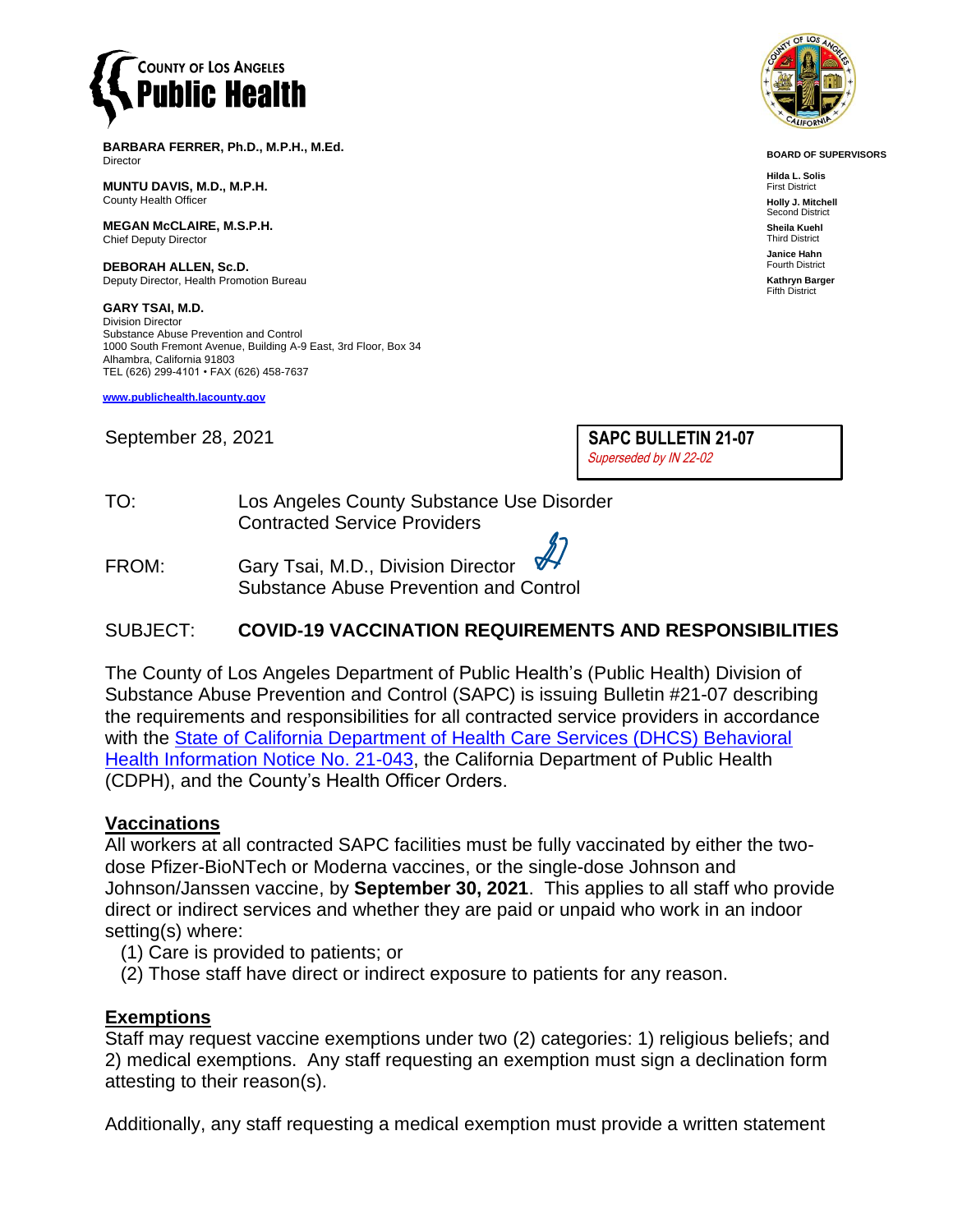SAPC Bulletin 21-07 September 28, 2021 Page 2 of 3

signed by a medical professional practicing under the license of a physician, nurse practitioner, or other licensed medical professional practicing under the license of a physician stating that the individual(s) qualify for the exemption (without disclosing protected health information) and indicating the probable duration of the worker's inability to receive the vaccine.

Once exemptions have been reviewed and approved, exempted staff who are unvaccinated or not fully vaccinated must then test for COVID-19 on a regular basis. Staff must test weekly using an authorized test as described in the State's Information Notice, unless working in an acute health care setting (including hospital-based substance use settings such as ASAM levels 3.7-WM and 4-WM), in which case COVID-19 testing twice a week is required for exempted staff. Additionally, all staff who are unvaccinated or not fully vaccinated must wear a surgical mask or higher-level respirator in accordance with the California Department of Public Health (CDPH) Guidance for the [Use of Face Coverings.](https://www.cdph.ca.gov/Programs/CID/DCDC/Pages/COVID-19/guidance-for-face-coverings.aspx)

# **Verification**

In accordance with all applicable privacy laws, regulations, and [CDPH Guidance for](https://www.cdph.ca.gov/Programs/CID/DCDC/Pages/COVID-19/Vaccine-Record-Guidelines-Standards.aspx)  [Vaccine Records Guidelines & Standards,](https://www.cdph.ca.gov/Programs/CID/DCDC/Pages/COVID-19/Vaccine-Record-Guidelines-Standards.aspx) providers must document and retain verification of the employee's vaccination status or exemption(s) and corresponding testing(s). Documentation should include, but is not limited to: 1) full name and date of birth; 2) vaccine manufacturer; and, 3) date of vaccine administration (for first dose and, if applicable, second dose).

If the staff is unvaccinated, the provider must document and retain signed declination forms with written health care provider's statement where applicable. Testing records must also be retained, showing weekly or twice weekly testing.

Only the following forms of verification will be allowed:

- 1. COVID-19 Vaccination Record Card (issued by the Department of Health and Human Services Centers for Disease Control and Prevention or World Health Organization Yellow Card) which includes: 1) the name of person vaccinated; 2) the type of vaccine provided; and, 3) the date the last dose was administered); OR
- 2. A photo of a Vaccination Record Card as a separate document; OR
- 3. A photo of the client's Vaccination Record Card stored on a phone or electronic device; OR
- 4. Documentation of COVID-19 vaccination from a health care provider; OR
- 5. Digital record that includes a QR code that when scanned by a SMART Health Card reader displays to the reader client name, date of birth, vaccine dates and vaccine type; OR
- 6. Documentation of vaccination from other contracted employers who follow these vaccination records guidelines and standards.